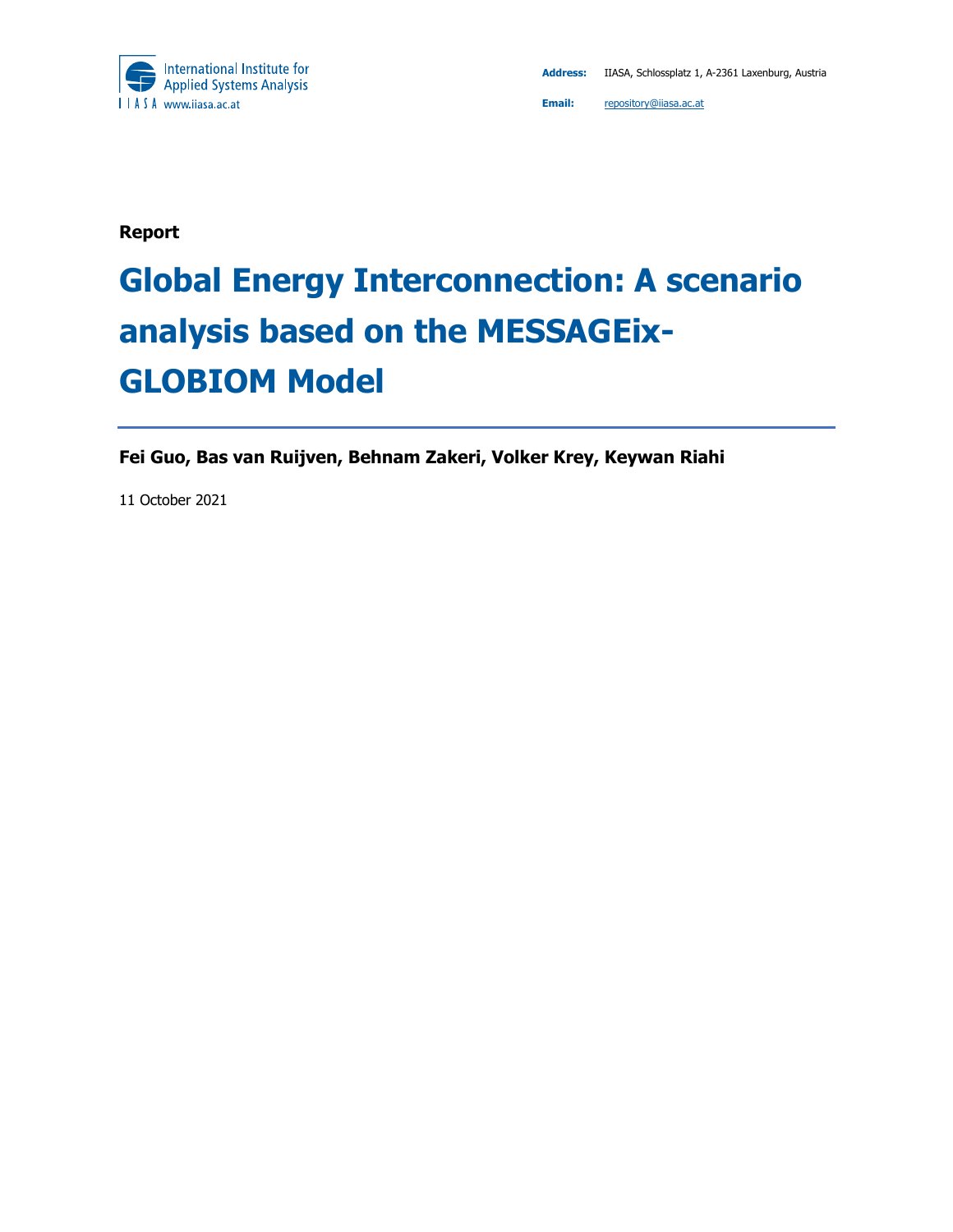#### **Table of contents**

| 1. |  |  |  |  |  |  |
|----|--|--|--|--|--|--|
|    |  |  |  |  |  |  |
|    |  |  |  |  |  |  |
|    |  |  |  |  |  |  |
|    |  |  |  |  |  |  |
|    |  |  |  |  |  |  |
| 2. |  |  |  |  |  |  |
|    |  |  |  |  |  |  |
|    |  |  |  |  |  |  |
|    |  |  |  |  |  |  |
|    |  |  |  |  |  |  |
| 3. |  |  |  |  |  |  |
| 4. |  |  |  |  |  |  |
|    |  |  |  |  |  |  |
|    |  |  |  |  |  |  |
|    |  |  |  |  |  |  |
|    |  |  |  |  |  |  |
|    |  |  |  |  |  |  |
| 5. |  |  |  |  |  |  |
|    |  |  |  |  |  |  |
|    |  |  |  |  |  |  |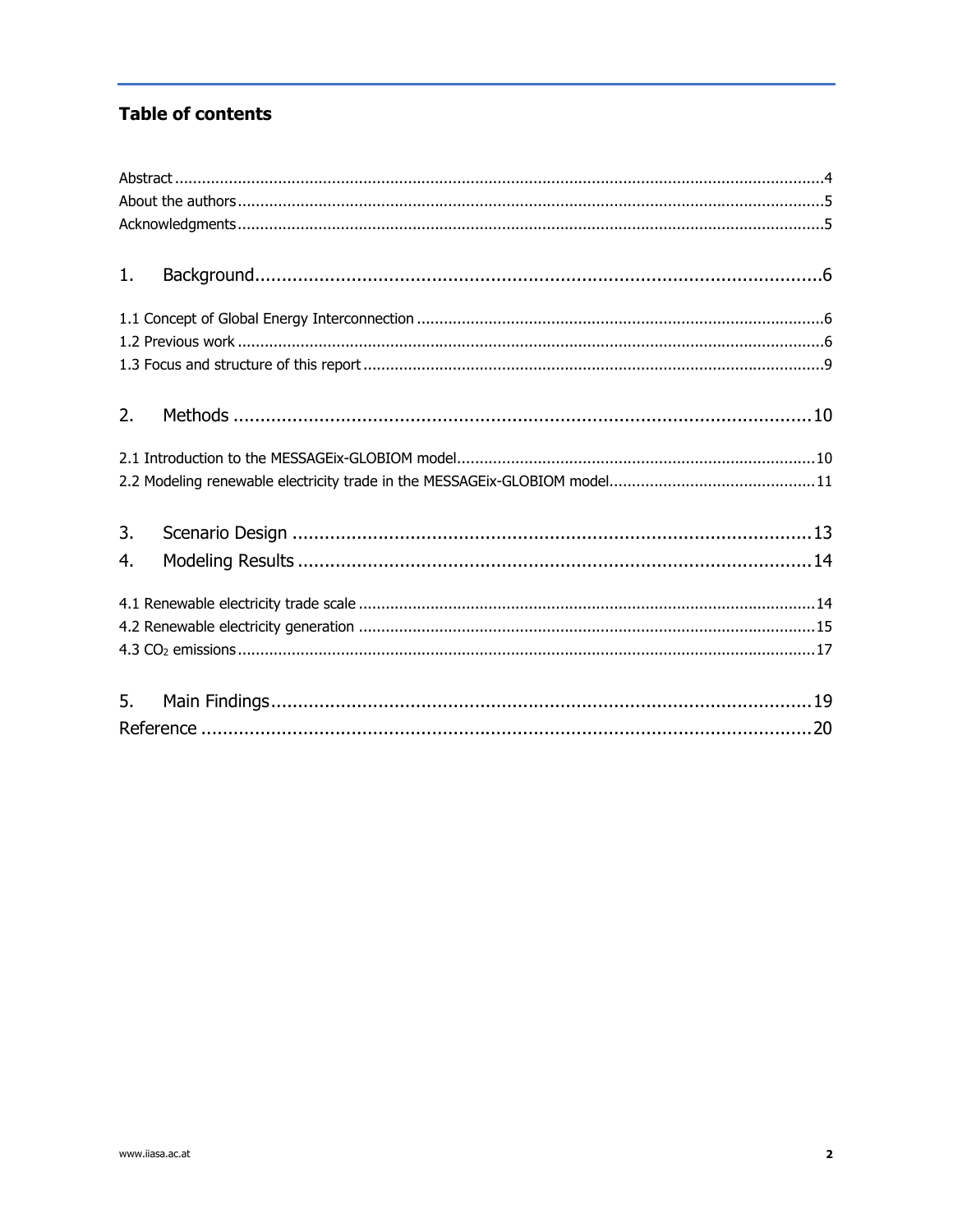#### **ZVR 524808900**

#### **Disclaimer:**

The financial contribution from the Global Energy Interconnection Group Co., Ltd. to this research is gratefully acknowledged.



This work is licensed under a Creative Commons Attribution-NonCommercial 4.0 International License. For any commercial use please contact **permissions@iiasa.ac.at**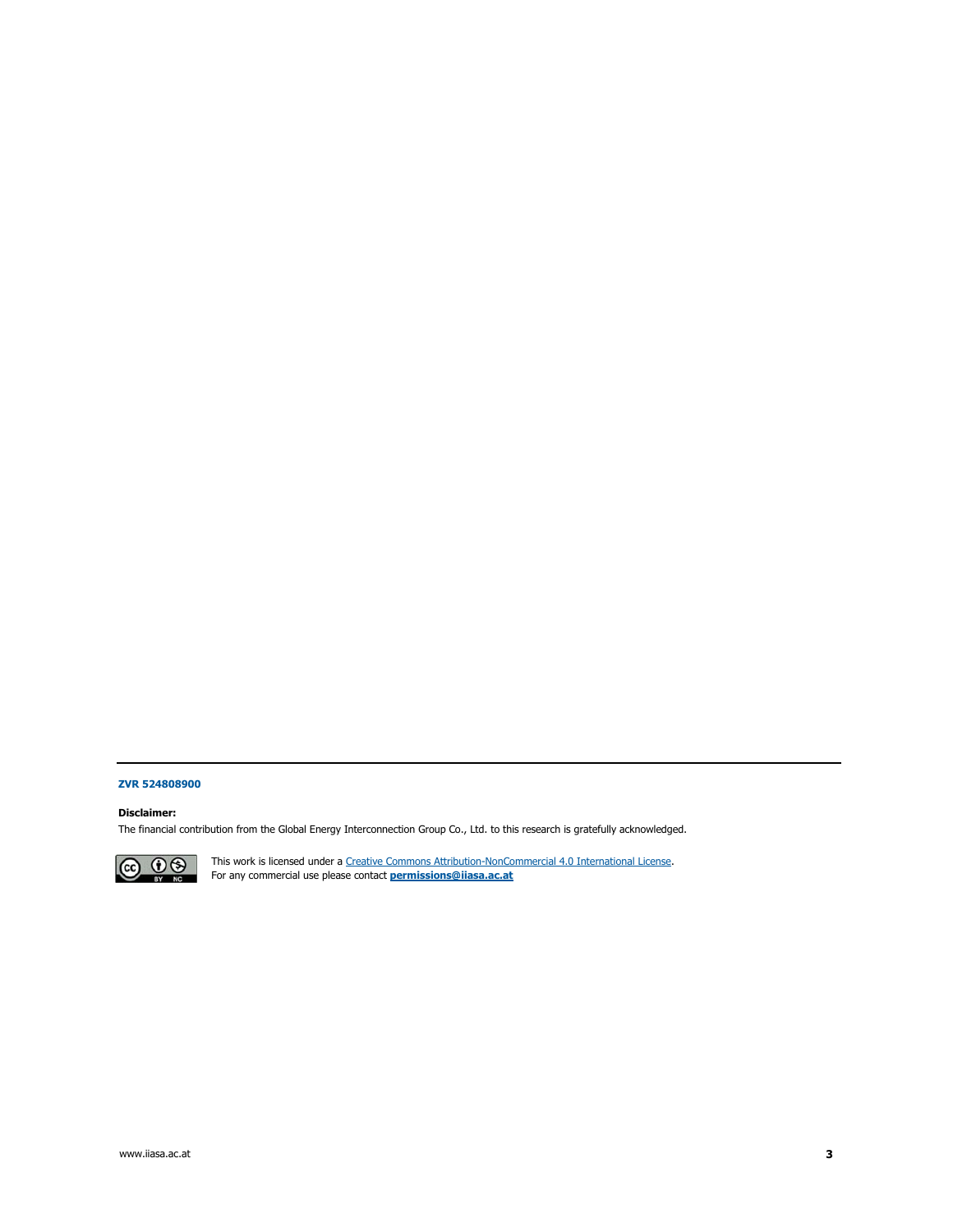### **Abstract**

The concept of Global Energy Interconnection (GEI) proposed by Global Energy Interconnection Development and Cooperation Organization (GEIDCO) integrates smart grids, ultrahigh voltage (UHV) transmission and renewable energy access (solar, wind and hydro). Ultrahigh Voltage (UHV) lines could transmit renewable power from one world region to another with lower losses than current high voltage systems. In December 2019, the Global Energy Interconnection Development and Cooperation Organization (GEIDCO), International Institute for Applied Systems Analysis (IIASA) and World Meteorological Organization (WMO) published a report titled "Research Report on Global Energy Interconnection for Address Climate Change". In that report, two scenarios for Global Energy Interconnection are presented, consistent with limiting climate change to 1.5 and 2 degrees. These scenarios were limited to the GEI interconnections as concretely proposed by GEIDCO. This report provides an uncertainty analysis for the GEI scenarios, especially focusing on uncapping the GEIinterconnections to explore the potential for electricity transmission between world regions.

In order to further investigate the benefits of renewable electricity trade via UHV transmission lines, in this study we designed two new scenarios with uncapped transmission capacity of UHV lines by using IIASA's integrated assessment modeling (IAM) tool, the MESSAGEix-GLOBIOM model. Based on these scenarios, we find several insights: first, there exits more needs of electricity trade between the model regions than what the selected UHV projects can offer. This implies that new UHV transmission projects might need to be investigated. Second, renewable electricity trade by UHV transmission lines could facilitate higher production of renewable electricity. The more trade is realized, the more renewable electricity is produced. In addition, the renewable electricity trade could help the reduction of CO<sub>2</sub> emissions by boosting the global consumption of renewable electricity.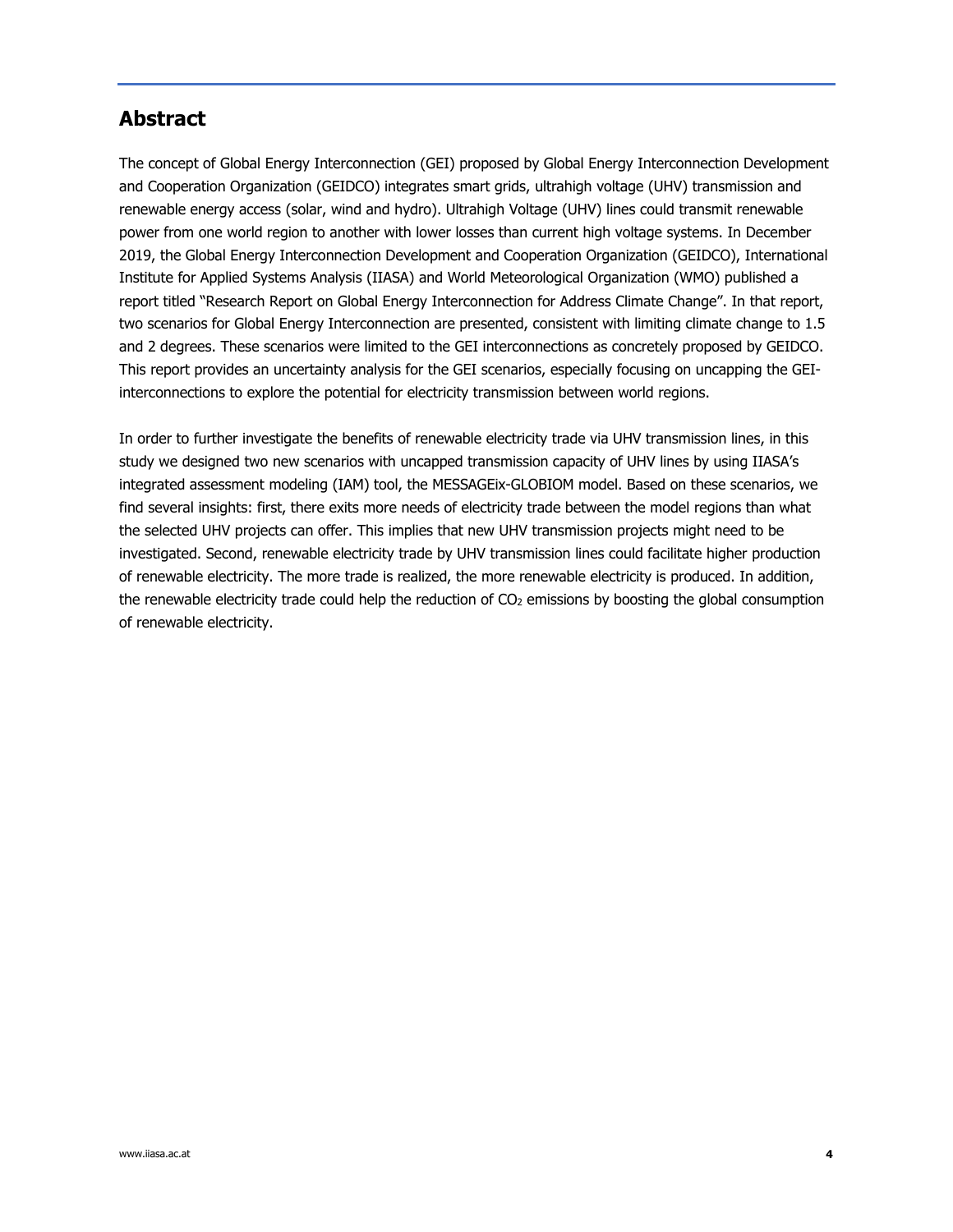### **About the authors**

**Fei GUO** is Research Scholar of the Energy, Climate, and Environment Program, International Institute for Applied Systems Analysis. (Contact: quof@iiasa.ac.at)

**Bas van Ruijven** is Research Group Leader and Senior Research Scholar of Sustainable Service Systems Research Group, Energy, Climate, and Environment Program, International Institute for Applied Systems Analysis. (Contact: vruijven@iiasa.ac.at)

**Behnam Zakeri** is Research Scholar of the Energy, Climate, and Environment Program, International Institute for Applied Systems Analysis. (Contact: zakeri@iiasa.ac.at)

**Volker Krey** is Research Group Leader and Principal Research Scholar of Integrated Assessment and Climate Change Research Group, Energy, Climate, and Environment Program, International Institute for Applied Systems Analysis. (Contact: *vruijven@iiasa.ac.at*)

**Keywan Riahi** is Program Director and Principal Research Scholar of the Energy, Climate, and Environment Program, International Institute for Applied Systems Analysis. (Contact: riahi@iiasa.ac.at)

### **Acknowledgments**

The authors of this report would like to gratefully acknowledge the financial support from the Global Energy Interconnection Group Co., Ltd. to this research.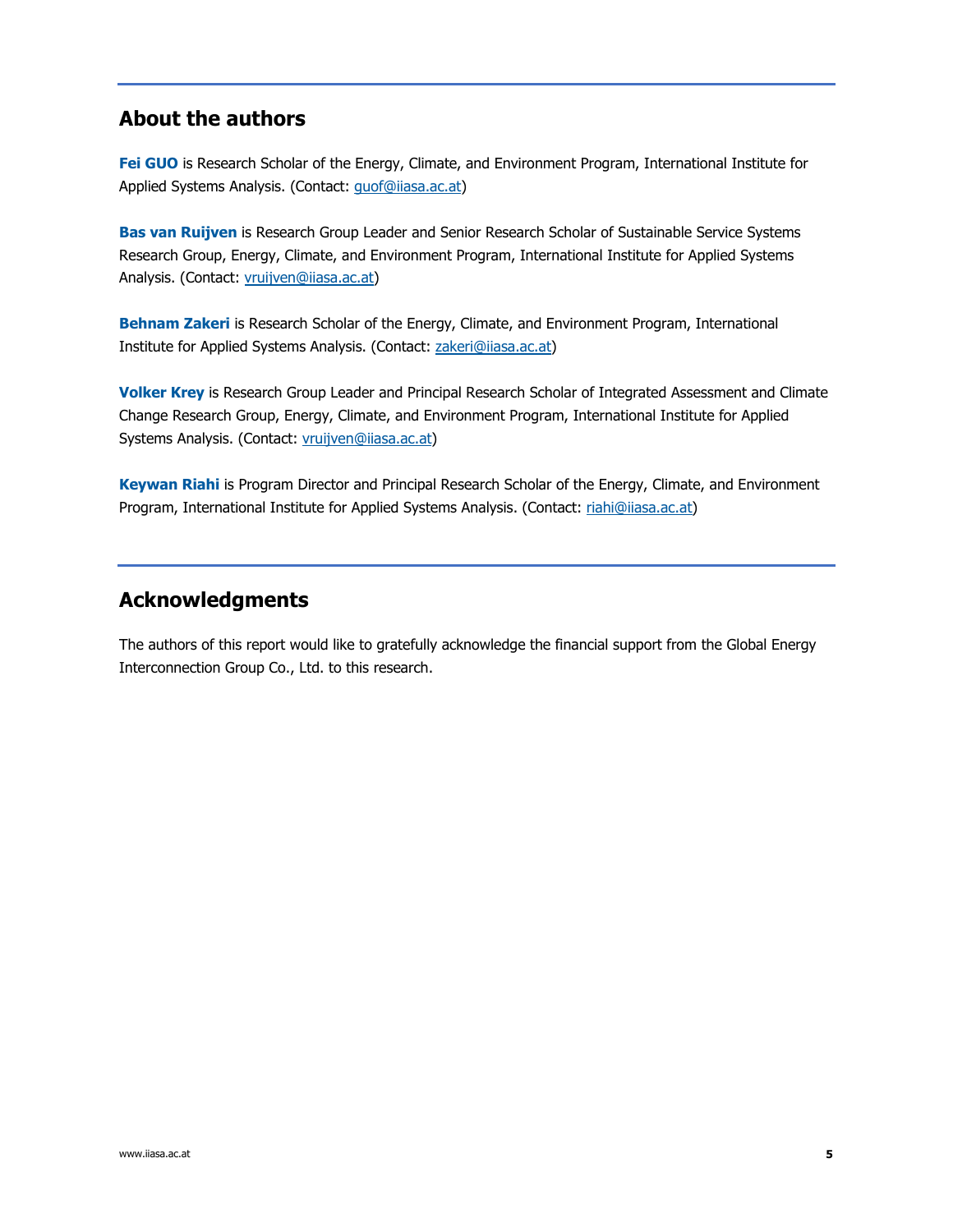# **1. Background**

### **1.1 Concept of Global Energy Interconnection**

The concept of Global Energy Interconnection (GEI) proposed by Global Energy Interconnection Development and Cooperation Organization (GEIDCO) includes three main components, namely smart grids, ultrahigh voltage (UHV) transmission and renewable energy access (solar, wind and hydro) (GEIDCO, IIASA and WMO, 2019). Smart grids are capable to integrate large-scale non-dispatchable renewable energy sources (RES), like solar and wind, and provide interactive service. UHV transmission lines (≥1000 kV AC or ≥±800 kV DC) can transmit power from remote areas to load canters over long distance (e.g., a few thousand kilometers) with low losses. With the commercialization of UHV transmission technology, the renewable energy previously consumed locally could be utilized by remote load centers. In summary, the GEI is to build a global platform for large-scale access and use of renewable energy and contribute to global energy transition required by climate targets of Paris Agreements – controlling the global temperature increase on average within 2℃ or even 1.5℃ by the end of the century.

### **1.2 Previous work**

In December 2019, GEIDCO, IIASA and WMO published a report titled "Research Report on Global Energy Interconnection for Address Climate Change" (ISBN 978-7-5198-3222-3) (called GEIDCO-IIASA-WMO 2019 Report thereafter) (GEIDCO, IIASA and WMO, 2019). In this report, the contribution of two GEI scenarios on climate change mitigation are explored by using the integrated assessment modeling (IAM) tool, MESSAGEix-GLOBIOM. Two GEI scenarios, 2℃ and 1.5℃, are presented in the GEIDCO-IIASA-WMO 2019 report, who were based on specific DC-type UHV projects planned by the GEIDCO globally, and these DC UHV projects are designed to transmit renewable power from one world region to another. Key characteristics of these two scenarios are presented below.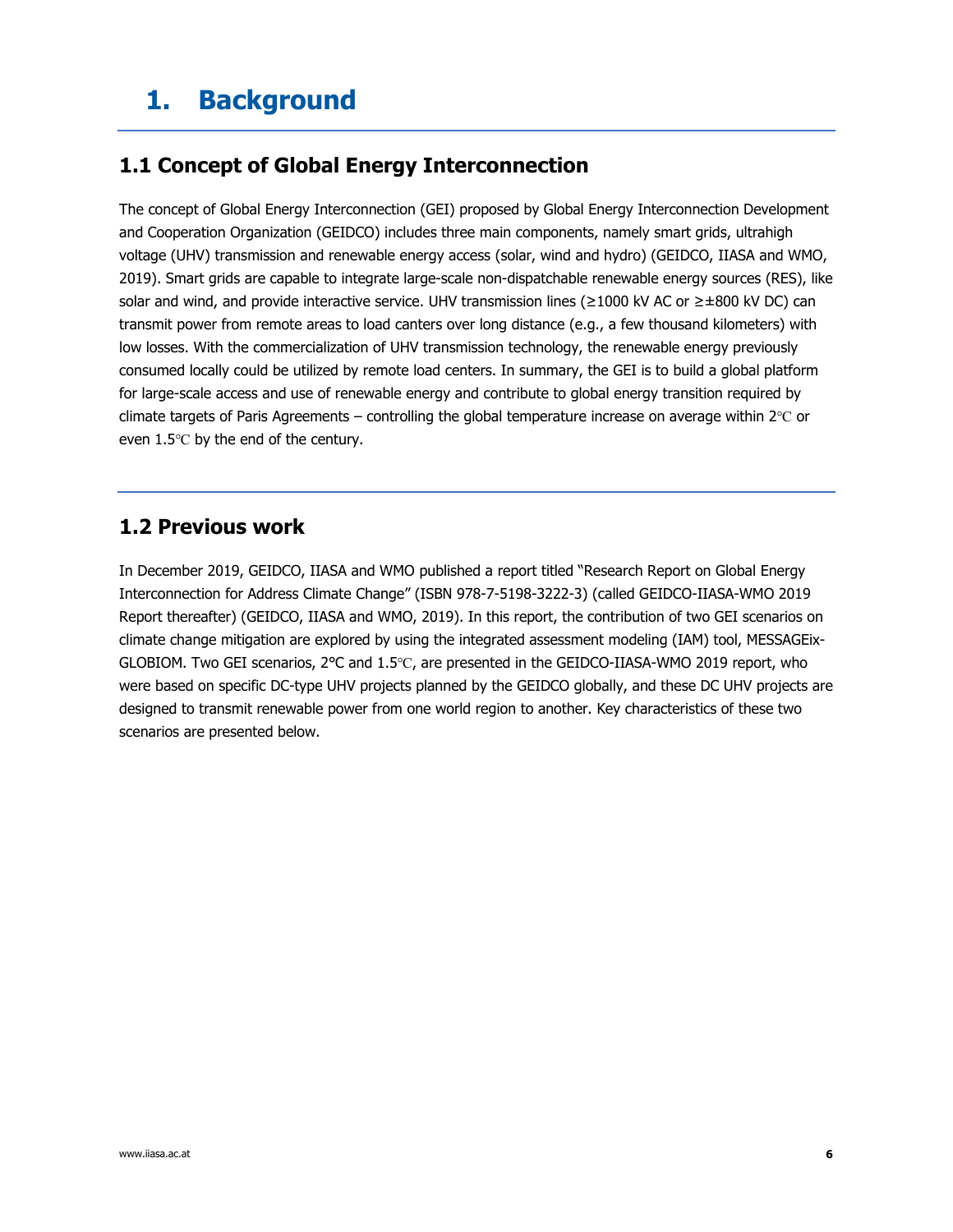

**Figure 1: Mitigation pathways of GEI scenarios (MESSAGEix-GLOBIOM results)** 

The GEI scenarios are characterized by a high electrification rate, a high proportion of renewable energy, large-scale development of renewable energy, reliable system operation that advances the global energy system transition and provide systematic solution addressing climate change. The GEI scenarios indicate emission pathways of achieving 2℃ (above 67% probability) and 1.5℃ goals in the Paris Agreement (see Figure 1).



**Figure 2: Total primary energy consumption and structure (MESSAGEix-GLOBIOM results)** 

For the GEI 2℃ scenario, the total global primary fossil energy consumption will reach the peak around 2025, and decline year by year. Specifically, total coal consumption drops sharply after reaching the peak around 2025, and for oil around 2030. The total natural gas consumption remains basically unchanged after reaching the peak around 2040. The scale of renewable energy exploitation expands year by year. Before 2050,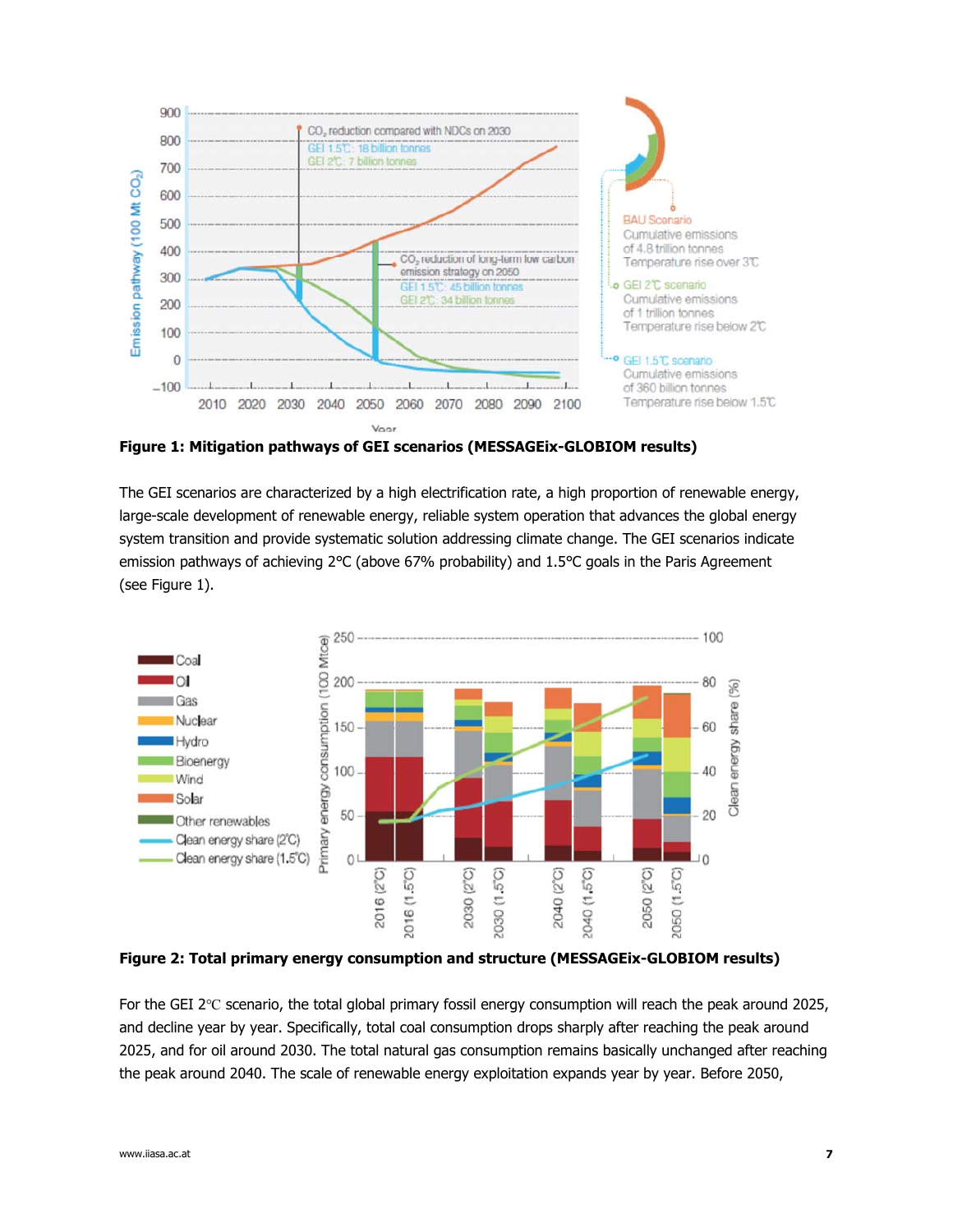renewable energy will hold a higher share in primary energy than fossil energy, reaching 50% in primary energy (the physical energy content method), which is twice the proportion of 2018 (see Figure 2).

In the GEI 1.5℃ scenario, actions are taken to accelerate the in-depth clean replacement, mount the efforts in exploiting hydro, wind, photovoltaic and other renewable energy, and promote global consumption of clean electricity. Renewable energy quickly becomes the dominant energy source. The peak consumption of coal, oil and gas is brought forward in comparison to the 2℃ scenarios and the decline rate is faster after reaching the peak. By 2050, the total fossil energy consumption will be 5 Gt standard coal equivalent, by which time renewable energy, overtaking fossil energy in 2030 as the dominant source, will take up 74% of primary energy consumption.



**Figure 3: Total end-use energy consumption and structure (MESSAGEix-GLOBIOM results)** 

For the GEI 2℃ scenario, total coal consumption drops sharply after peaking around 2025. The total natural gas consumption will remain basically unchanged after 2040. Oil use will remain basically unchanged after reaching the peak around 2020-2035. The total global electricity consumption grows year by year. By 2050, the proportion of electricity in end-use energy consumption increases to around 50% in 2050 (see Figure 3).

For the GEI 1.5℃ scenario, the total end-use energy consumption will hit 14.3 Gt standard coal equivalent by 2050. Final fossil energy consumption continues to decline through speeding up the in-depth electricity replacement, and promoting global consumption of clean electricity. By 2050, fossil energy will take up 15% in end-use energy consumption, and global electricity consumption will increase to 70 PWh, accounting for around 65% in end-use energy (see Figure 3).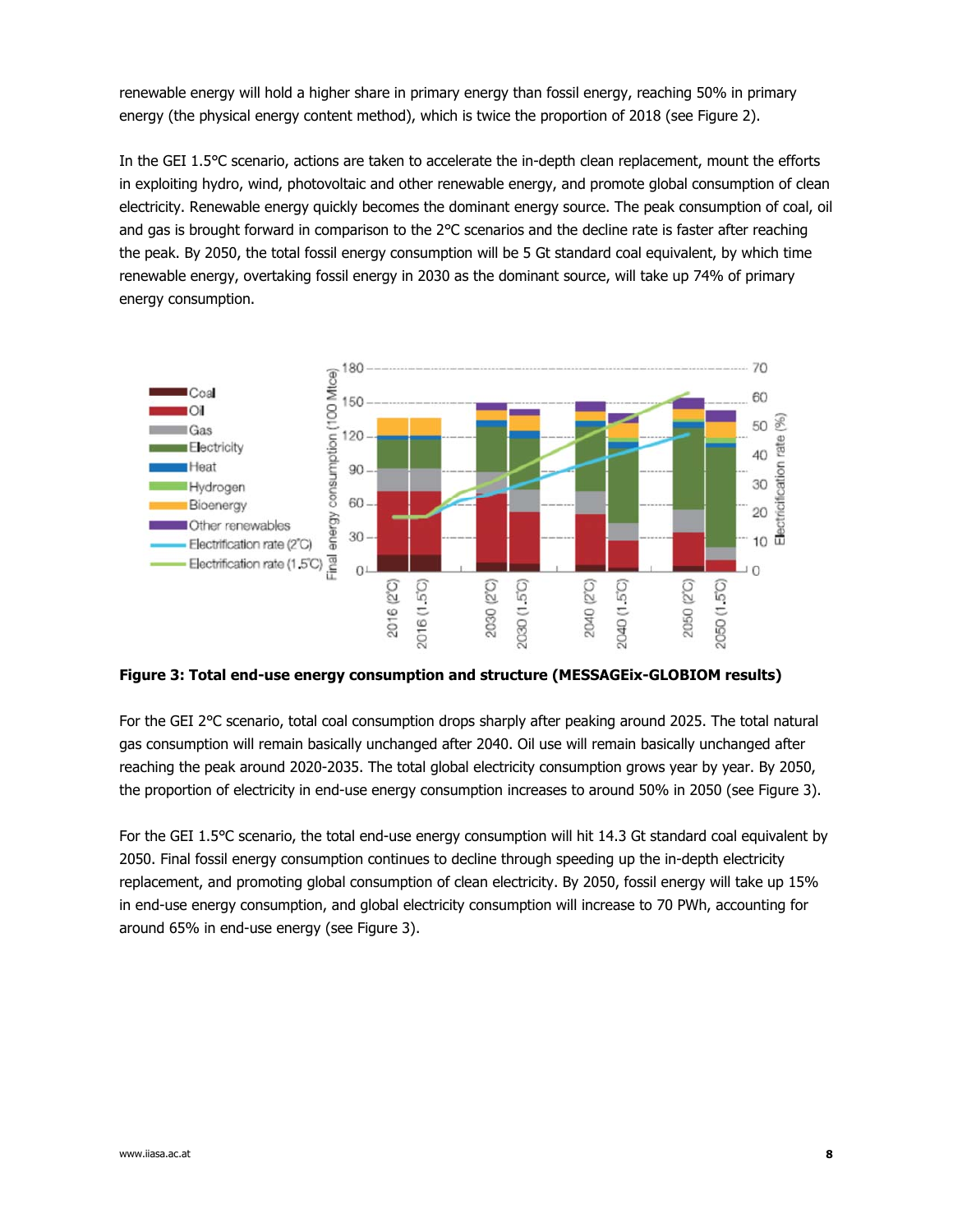

#### **Figure 4: Global power generation structure (MESSAGEix-GLOBIOM results)**

For the GEI 2℃ scenario, in 2050 the power generated with renewable energy will exceed that with fossil energy from all standards, taking up more than 80% of the total power generation, of which wind power, hydropower and solar power account for 23%, 15% and 32% respectively (see Figure 4).

For the GEI 1.5℃ scenario, in 2050, the renewable energy power generation will take up more than 90% of the total power generation, of which wind power and solar power together will account for over 68% (see Figure 4).

However, the UHV transmission lines investigated in these two scenarios are with capped transmission capacity, and therefore they might not be able to reveal the possible or optimal renewable power transmission potentials between the world regions.

### **1.3 Focus and structure of this report**

As a follow-up study of the GEIDCO-IIASA-WMO 2019 Report, based on the previous GEI 2℃ and 1.5℃ scenarios we designed two new scenarios with uncapped transmission capacity to explore if there are more renewable power trade between world regions. This report is to present the findings from these "uncapped transmission capacity" scenarios.

In Section 2, the MESSAGEix-GLOBIOM model is introduced first and then we explain how we model the renewable electricity trade among world regions in the MESSAGEix-GLOBIOM model. The new scenario design is presented in Section 3 and modeling results are shown in Section 4. Section 5 summarizes the main findings from the new designed scenarios.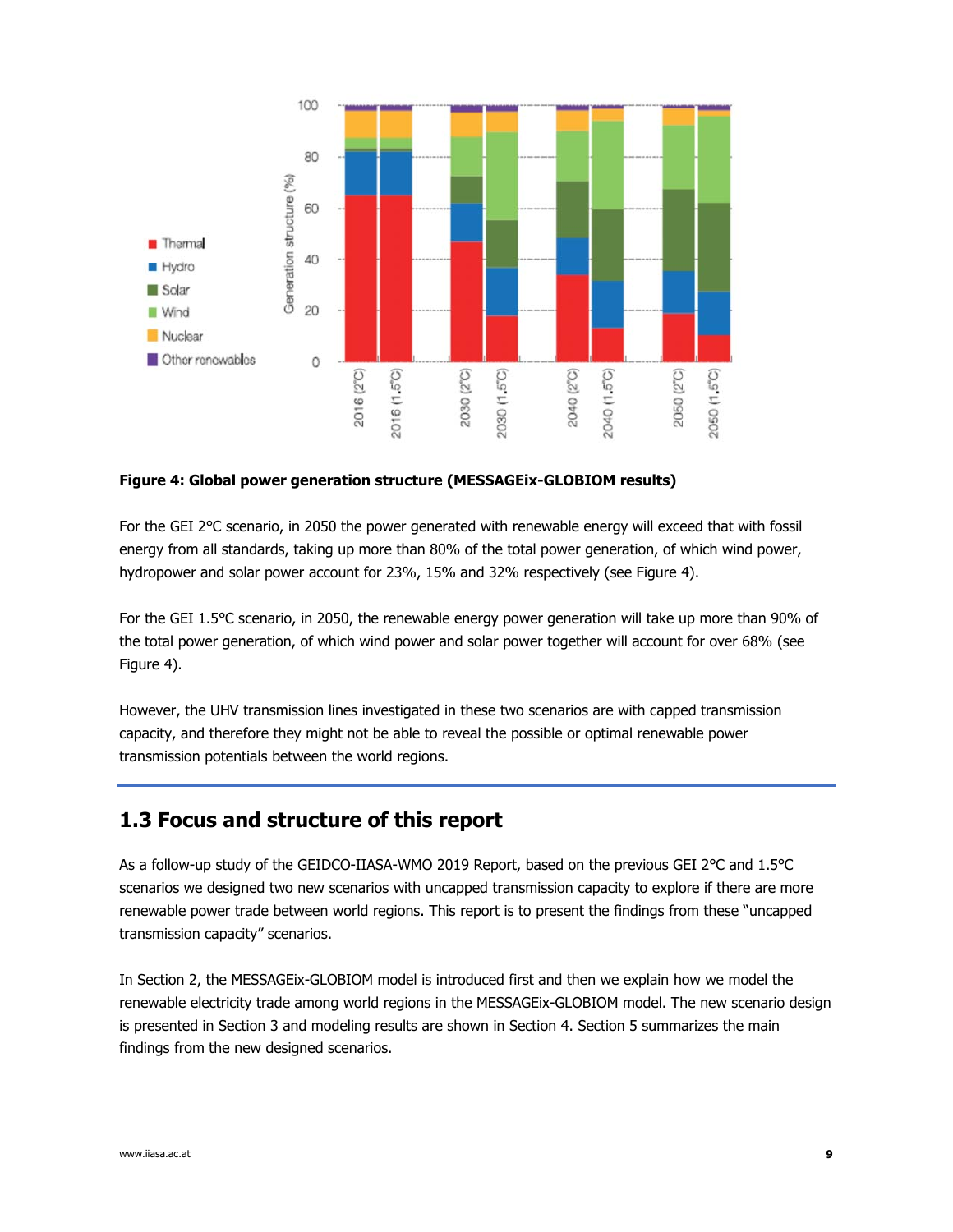# **2. Methods**

### **2.1 Introduction to the MESSAGEix-GLOBIOM model**

MESSAGEix-GLOBIOM model is developed by the Energy, Climate and Environment (ECE) Program of International Institute for Applied Systems Analysis (IIASA). The model is a global energy-climate-economy system least-cost optimization model that can be used for medium-term to long-term energy system planning, energy policy analysis, and scenario development (Huppmann et al., 2019; Fricko et al., 2017). The code of the MESSAGEix-GLOBIOM model is open-source and available at: https://github.com/iiasa/message\_ix; the model documentation is available at: https://docs.messageix.org/projects/global/en/latest/.

The model itself is a linked integrated assessment model (IAM) of MESSAGEix (energy systems model) and GLOBIOM (land use model) by including an emulator of GLOBIOM model into the MESSAGEix model. A typical model application is constructed by specifying performance characteristics of a set of technologies and defining a Reference Energy System (RES) that includes all the possible energy chains that MESSAGEix can access. Over the course of a model run, MESSAGEix determines how much of the available technologies and resources are actually used to satisfy a particular end-use demand, subject to various constraints (both technological and policy), while minimizing total discounted energy system costs over the entire model time horizon (from the first modeling year to 2110). The MESSAGEix-GLOBIOM model runs for every 5 years before 2060 and every 10 years after 2060 till 2110. It does this based on a linear programming, optimization solution algorithm.

The representation of the energy system in the MESSAGEix-GLOBIOM model includes vintaging of the longlived energy infrastructure, which allows for consideration of the timing of technology diffusion and substitution, the inertia of the system for replacing existing facilities with new generation systems, and clustering effects (technological interdependence). Important inputs for MESSAGEix are technology costs and technology performance parameters (e.g., efficiencies, investment, fixed and variable O&M costs and lifetime). In addition to the energy system, the MESSAGEix model also tracks a full basket of greenhouse gases and air pollutants from both the energy and non-energy sectors.

There are 11 world regions in the MESSAGEix-GLOBIOM model (see Figure 5), including Sub-Saharan Africa (AFR), Centrally Planned Asia and China (CPA), Eastern Europe (EEU), Former Soviet Union (SU), Latin America & the Caribbean (LAM), Middle East & North Africa (MEA), North America (NAM), Pacific OECD (PAO), Other Pacific Asia (PAS), South Asia (SAS) and Western Europe (WEU).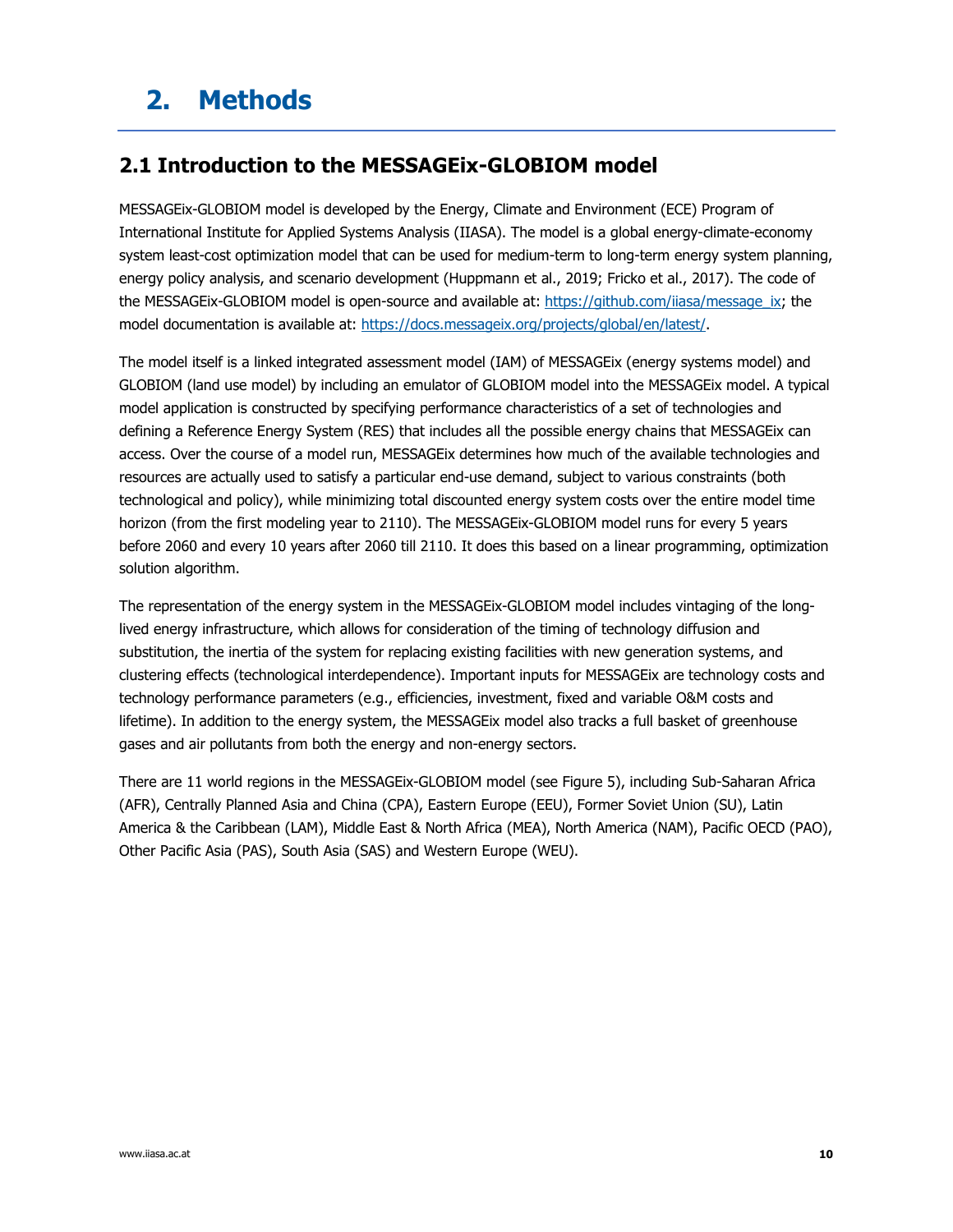

**Figure 5: Regions of the MESSAGEix-GLOBIOM model** 

### **2.2 Modeling renewable electricity trade in the MESSAGEix-GLOBIOM model**

In the original MESSAGEix-GLOBIOM model, there is no electricity trade between model regions. In order to conduct the GEI studies, we added the feature of renewable electricity trade into the model based on the detailed data of UHV transmission lines across the MESSAGEix model world regions.

The UHV transmission projects are planned by GEIDCO. Among the GEIDCO planned UHV projects, we selected the UHV projects which fit in the regional division of the MESSAGEix-GLOBIOM model. The selected UHV projects are all DC type. We then parameterized the selected DC UHV projects, including sending and receiving locations, transmission capacity, capital cost, O&M cost, lifetime, transmission loss rate (depending on project's transmission distance), construction plan (first year in operation and rebuilding plan), and sources of renewable energy to be transmitted and their generation capacity potentials.

In details, each of the UHV transmission lines is added as an interconnection technology located in the exporting region. From an exporting region there are often several UHV lines to different destinations, thus the naming of these UHV interconnection technologies is designed to follow the rule of "elec\_uhv\_exp" plus "receiving region". For example, "elec\_uhv\_exp\_sas" stands for the interconnection technology from a certain region (i.e., CPA, FSU, MEA or PAS in this study) to the SAS region.

When adding a new technology to the MESSAGEix-GLOBIOM model, one needs to define several parameters of the technology, usually including, at least, "input", "output", "technical\_lifetime" (lifetime), "inv\_cost" (capital cost), "fix\_cost" (fixed O&M cost), "var\_cost" (variable cost), etc. The "input" and "output" are used to define the energy efficiency and vintage possibility of the technology. Such data are provided by the GEIDCO based on their electricity sector modeling results.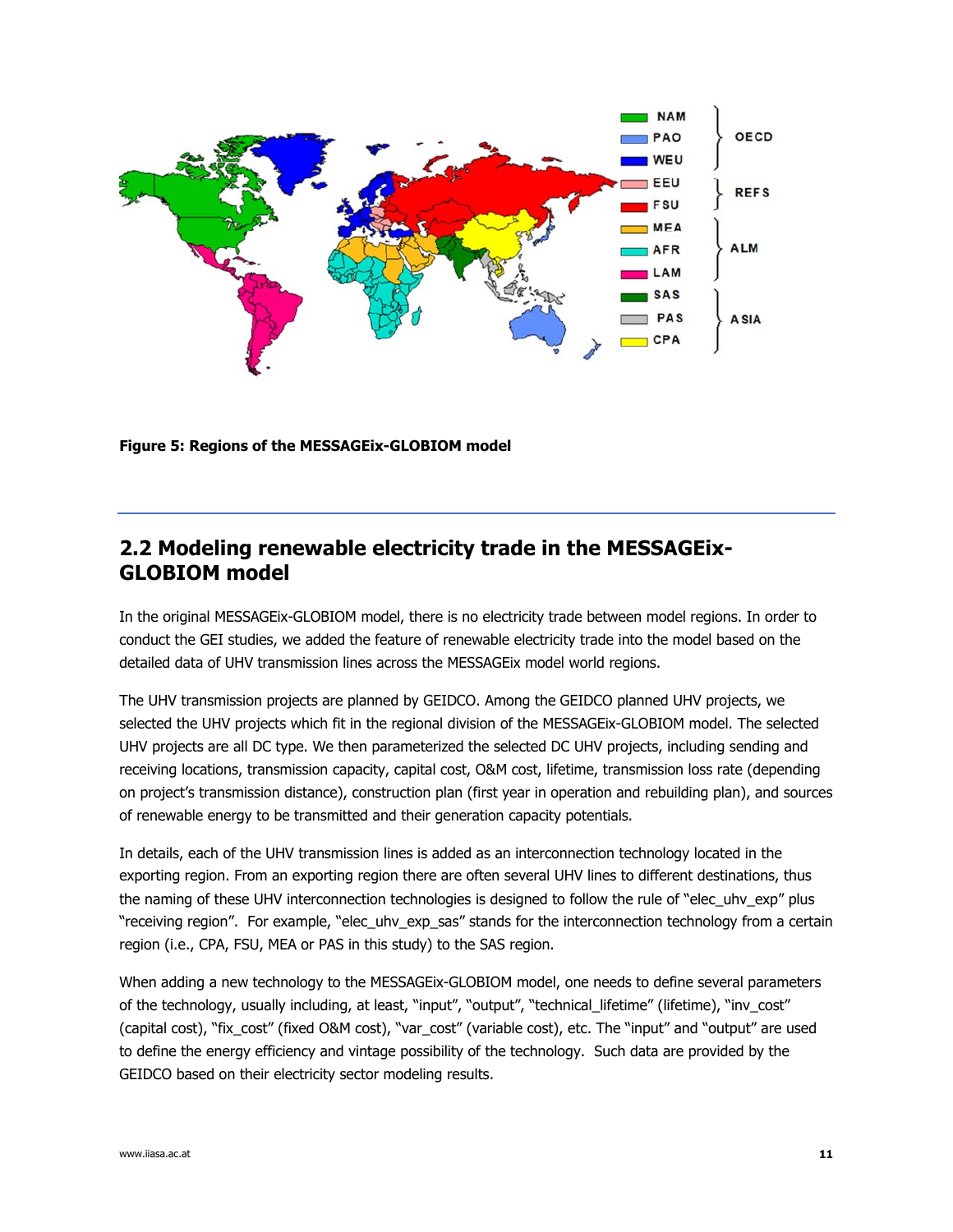Because for some regions, like the SAS and WEU in this research, the imported electricity could come from several exporting regions according GEIDCO's grid interconnection scheme, we introduced a second technology called "elec\_uhv\_imp", which is designed only for accounting purpose. First, the exporting interconnection technologies (e.g., "elec\_uhv\_exp\_sas") will send the traded electricity to a global trading pool with a label of the final destination of "SAS". The destination label is realized by setting specific "level" in the model (e.g., the level is set as "elec\_sas"); then the accounting technology "elec\_uhv\_imp" located in the SAS region will search all the electricity in the global trading pool to find all the electricity labeled with "elec\_sas" and sum them up to calculate the total imported electricity to the SAS region.

As the UHV transmission lines in this study are direct current (DC) type interconnections. They are designed to transmit electricity from certain renewable energy power generation bases in an exporting region to the destination region. The foreseen renewable energy power base consists of three main technology types: PV, wind onshore and hydro.

In the MESSAGEix-GLOBIOM model, the power generation technology from PV, wind onshore and hydro are called "solar\_pv\_ppl", "wind\_pv\_ppl" and "hydro" respectively. As the renewable energy plants proposed by the GEIDCO for generating electricity to be transmitted by the UHV lines are usually in very large scales, and are not connected to the internal network in a region. Therefore, they could have different capital and O&M costs than the regular technology in the region. Accordingly, we added a new set of such power generation technologies to the model, namely "solar\_pv\_ppl\_gei", "wind\_pv\_ppl\_gei" and "hydro\_gei".

In this sense, in this study there are two sets of renewable energy generating technologies in each region: a domestic set and an interconnection set. The domestic set is used to generate power for local use, while interconnection set is used for generating power for trading needs across regions. Both these sets of renewable power generation technology are allowed to use the full renewable resource potential of the region, therefore they will compete with each other for renewable resources that can be exploited for power generation.

In the MESSAGEix-GLOBIOM model, there are eight grades of solar and four grades of wind resource (depending on the regions, some regions may have fewer grades). The newly added interconnection set of renewable power technologies (i.e., solar\_pv\_ppl\_gei" and "wind\_pv\_ppl\_gei") is linked to all the grades of solar and wind resources by setting up the "relation\_activity" in the model. The parameter of "relation\_activity" in the MESSAGE model is used mainly for establishing required constraints for the optimization.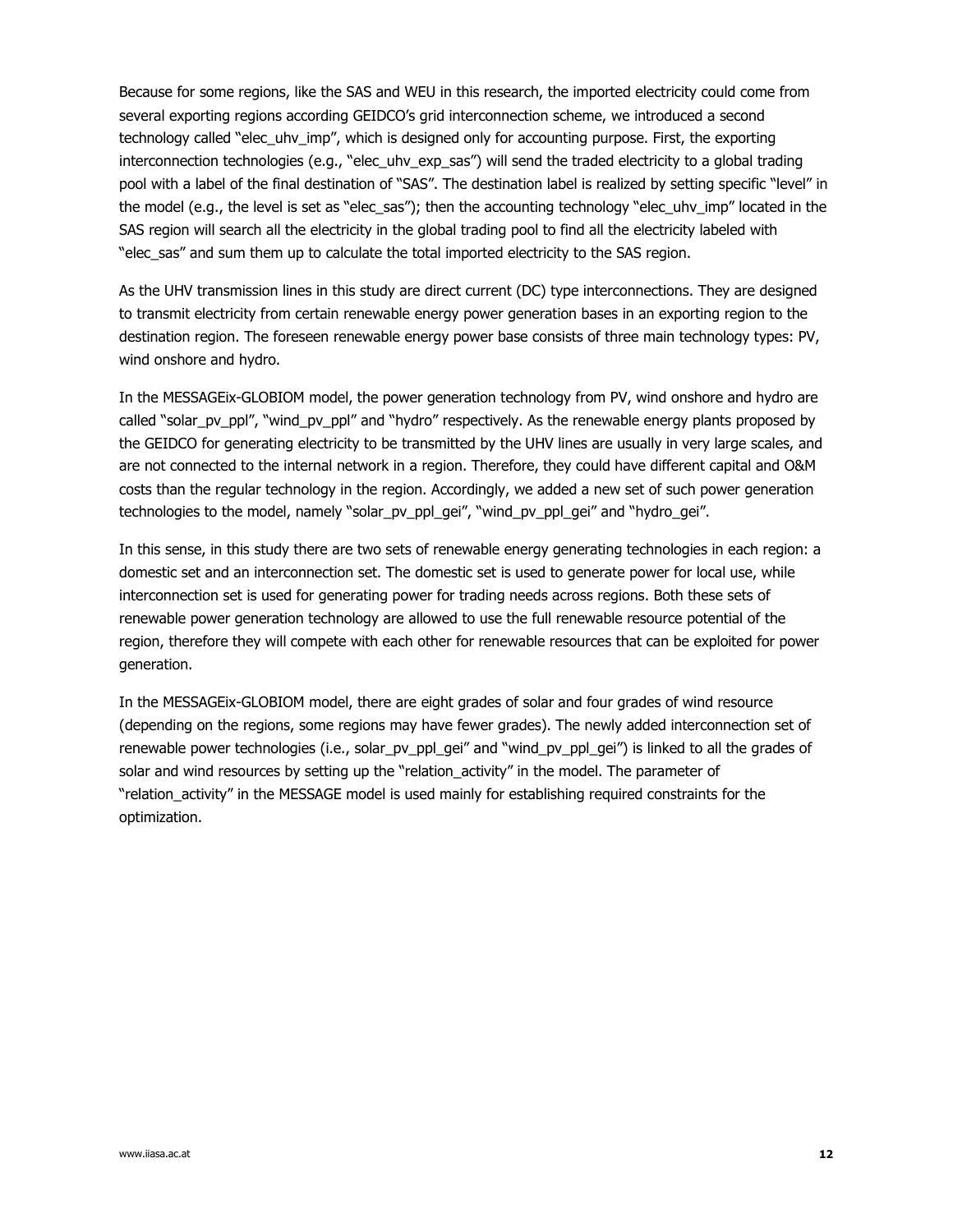### **3. Scenario Design**

In our GEI scenarios, there are four components, energy demand level, interconnection type, renewable cost and carbon tax. For the components of interconnection type and carbon tax, we also designed a few variants. Table 1 summarizes the variants of these components.

|  |  | Table 1: Details of scenario design |  |
|--|--|-------------------------------------|--|
|  |  |                                     |  |

| <b>Variant Types</b>          | Variants         | <b>Description</b>                                                                                                                                                                                                                           |
|-------------------------------|------------------|----------------------------------------------------------------------------------------------------------------------------------------------------------------------------------------------------------------------------------------------|
| <b>Energy demand</b><br>level | SSP <sub>2</sub> | SSP2 energy demand                                                                                                                                                                                                                           |
| <b>Interconnection</b>        | noint            | without grid interconnection                                                                                                                                                                                                                 |
|                               | int              | with capped UHV transmission capacity based on GEIDCO plans                                                                                                                                                                                  |
| type                          | openres          | with uncapped UHV transmission capacity                                                                                                                                                                                                      |
| <b>Renewable cost</b>         | lc.              | low cost; using the PV cost from the LED scenario, hydro cost<br>from SSP3 and the cost of all the other electricity generation<br>technologies from SSP1                                                                                    |
| Carbon tax                    | 15               | 15 US\$2010/tCO <sub>2</sub> starting from 2030 and increasing at a rate of<br>5% per year; this carbon tax level could result in around 1,350-<br>1,400 Gt cumulative carbon emissions during 2020-2100 (similar<br>with 2°C carbon budget) |
|                               | 50               | 50 US\$2010/tCO <sub>2</sub> starting from 2030 and increasing at a rate of<br>5% per year; this carbon tax level could result in a cumulative<br>carbon budget during 2020-2100 around 450-480 Gt (similar with<br>$1.5^{\circ}$ C budget)  |

Note: for the renewable cost, the references are LED (Grubler et al., 2018), SSP1 and SSP3 (van Vuuren et al., 2017; Fujimori et al., 2017; Riahi et al., 2017).

The scenario naming is based on the scenario variants, for example, a scenario called "SSP2\_openres\_lc\_50" means using the SSP2 demand, uncapped UHV transmission capacity, low cost setup for the renewable power generation technologies and the 50 US\$/tCO2 of carbon tax.

In this study, we particularly focus on the analysis of the two uncapped scenarios "SSP2\_openres\_lc\_15" and "SSP2\_openres\_lc\_50" and the comparison between them and the capped scenarios "SSP2\_int\_lc\_15" and "SSP2\_int\_lc\_50".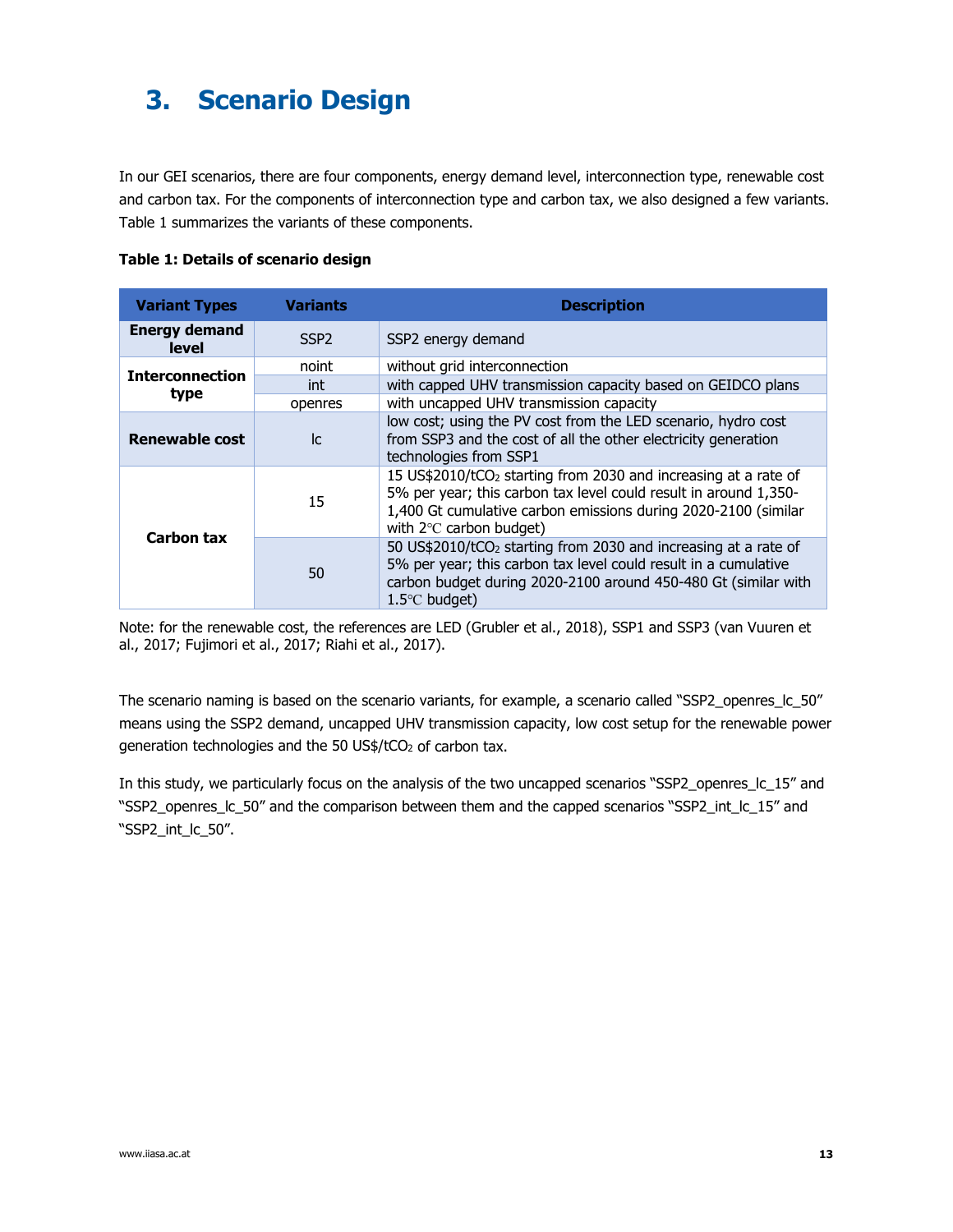### **4. Modeling Results**

### **4.1 Renewable electricity trade scale**

Compared to the two capped "int" scenario, the electricity trade under the two uncapped "openres" scenarios increases significantly (see Figure 6). With the carbon tax  $15\frac{4}{100}$ , the electricity trade under the capped "int" cases is about 0.5-1.4% (in different years) of total electricity generation, while it becomes 4.4-6.4% under the uncapped "openres" case. A similar trend is also found with the carbon tax 50\$/tCO2. This implies that there is probably more needs of renewable electricity trade between world regions than what the selected UHV projects can transmit.



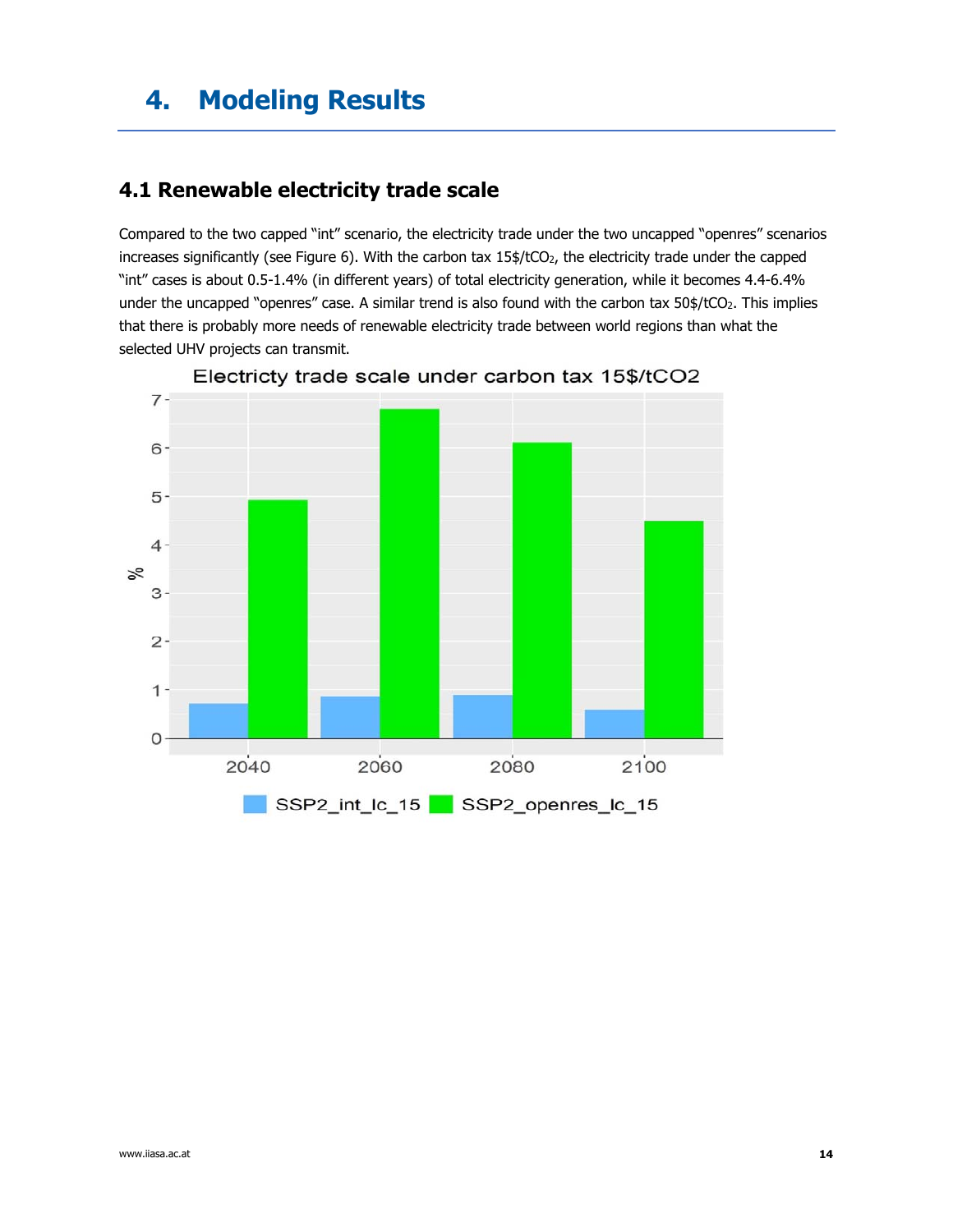

#### Electricty trade scale under carbon tax 50\$/tCO2

**Figure 6: Electricity trade scale comparison between the capped "int" and uncapped "openres" scenarios** 

### **4.2 Renewable electricity generation**

Renewable electricity generation (i.e., solar, wind and hydro) is also much higher in the uncapped "openres" cases (see Figure 7). With the carbon tax  $50\frac{4}{2}$ , the renewable electricity generation in the uncapped "openres' case increases by about 3.4-8.2% (in different time periods) from the baseline case of without grid interconnection "noint", while such an increase is only about 0.3-1.3% in the capped "int" case. It shows the same trends with the carbon tax 15\$/tCO2.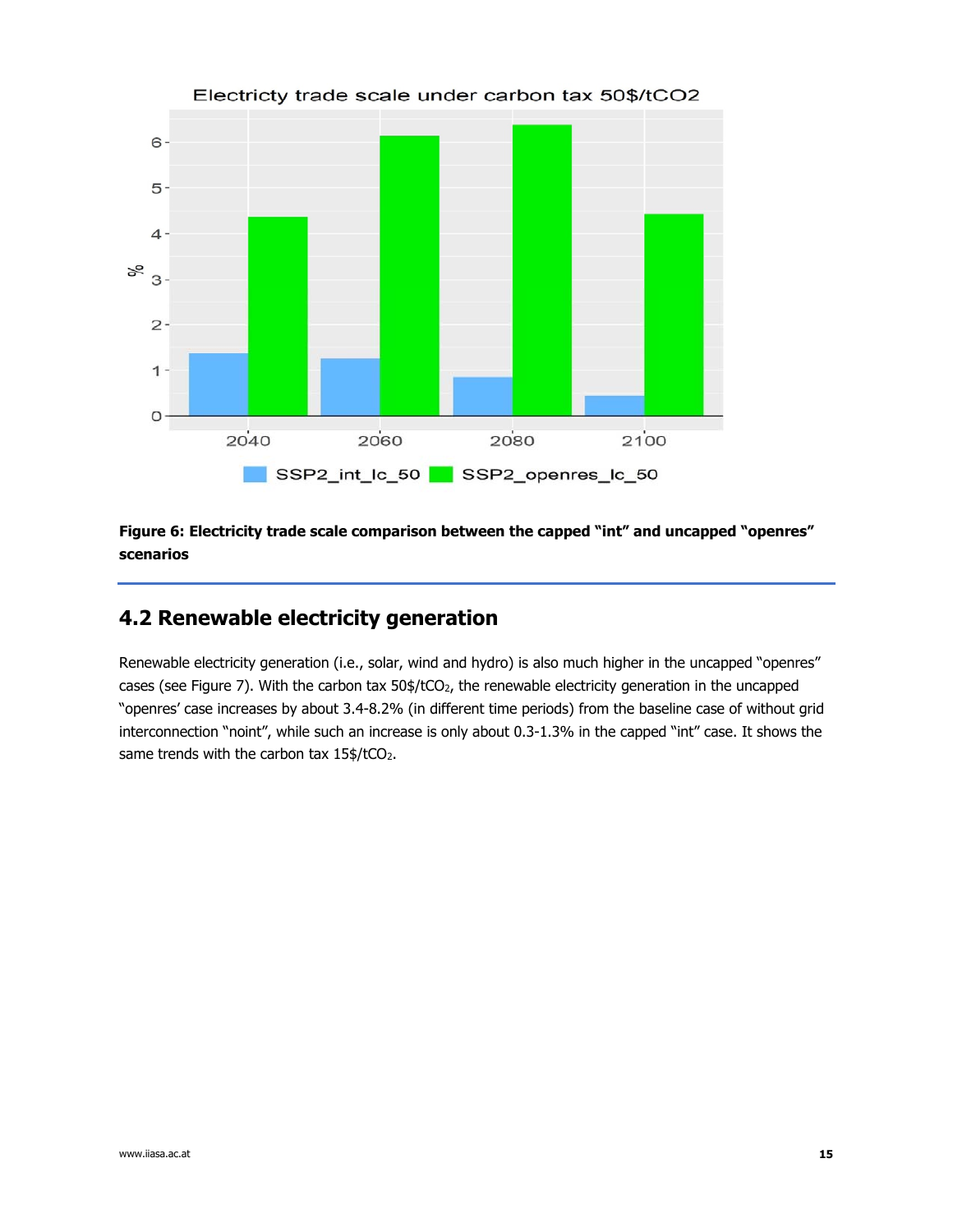

Renewable electricity generation change<br>under carbon tax 50\$/tCO2



**Figure 7: Renewable electricity generation comparison between the capped "int" and uncapped "openres" scenarios**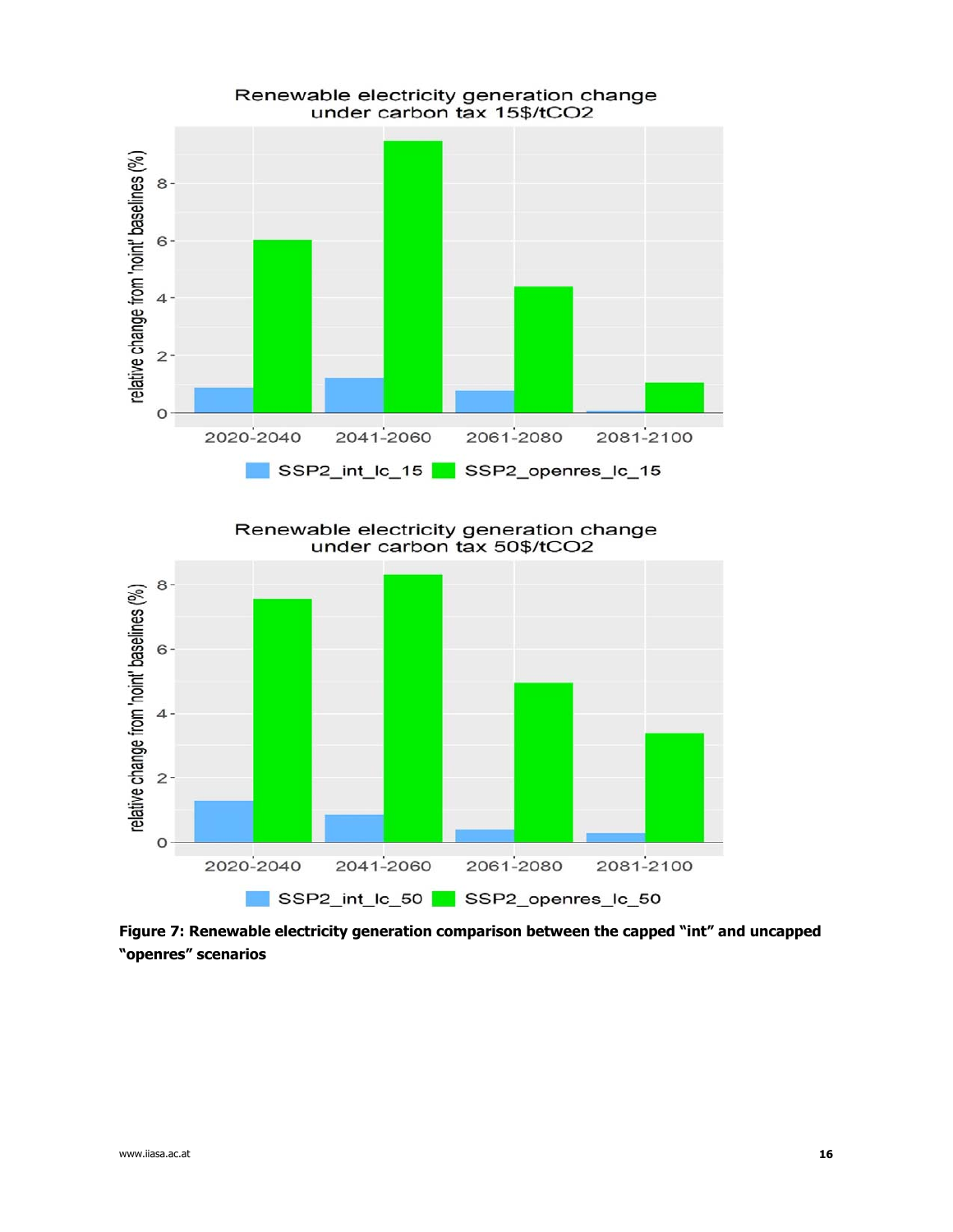### **4.3 CO2 emissions**

The consumption of more renewable electricity under the uncapped "openres" cases leads to less CO<sub>2</sub> emissions (see Figure 8). With the carbon tax 50\$/tCO<sub>2</sub>, the CO<sub>2</sub> emissions in the uncapped "openres" case is reduced by about 30% during 2060-2080 from the "noint" baseline, while the reduction is only about 2.5% in the capped "int" case. The large reduction happens in middle of century is because the selected UHV projects will be constructed partly in 2030 and in 2050. A similar trend is shown with the carbon tax 15\$/tCO2.



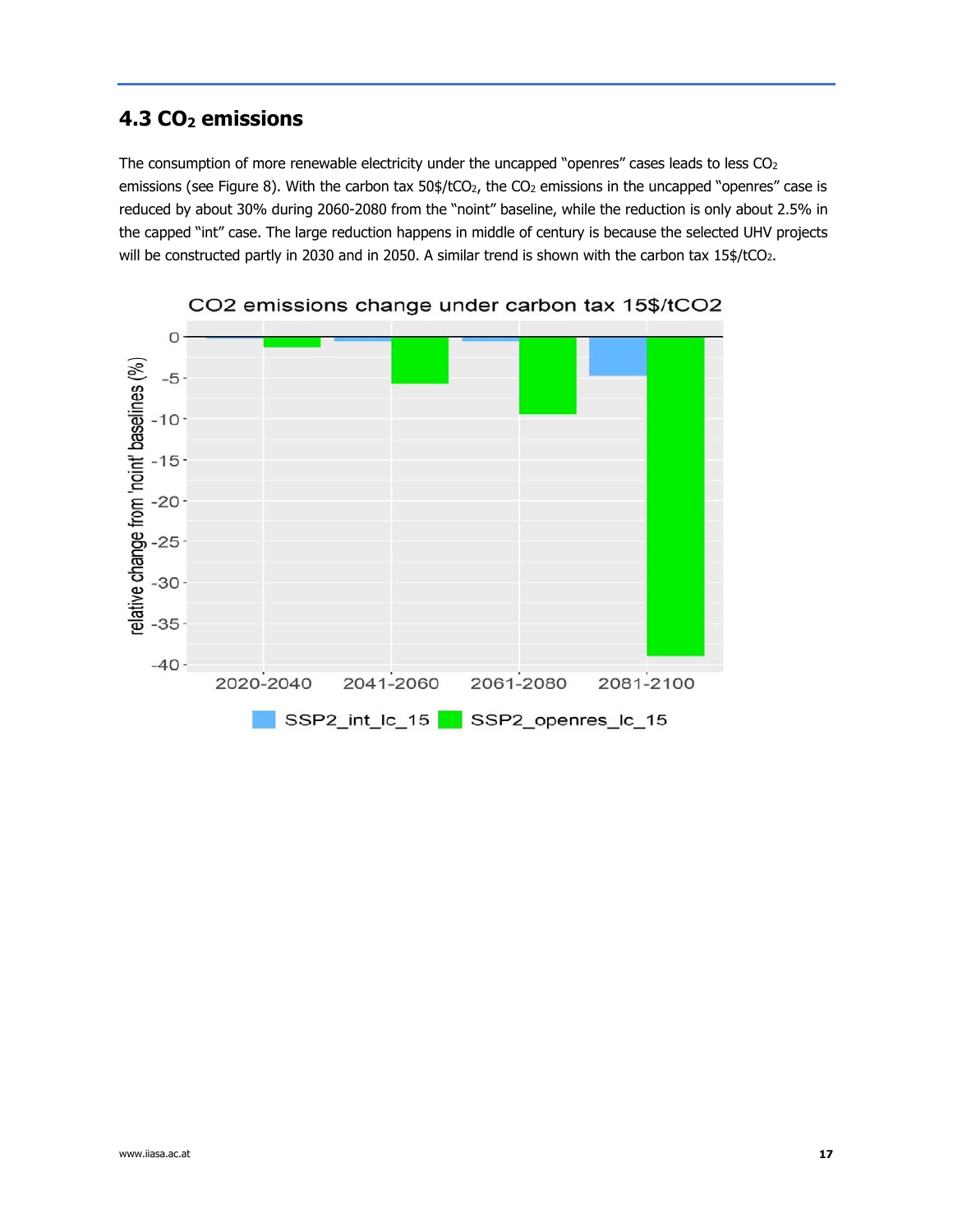

**Figure 8: CO2 emissions comparison between the capped "int" and uncapped "openres" scenarios**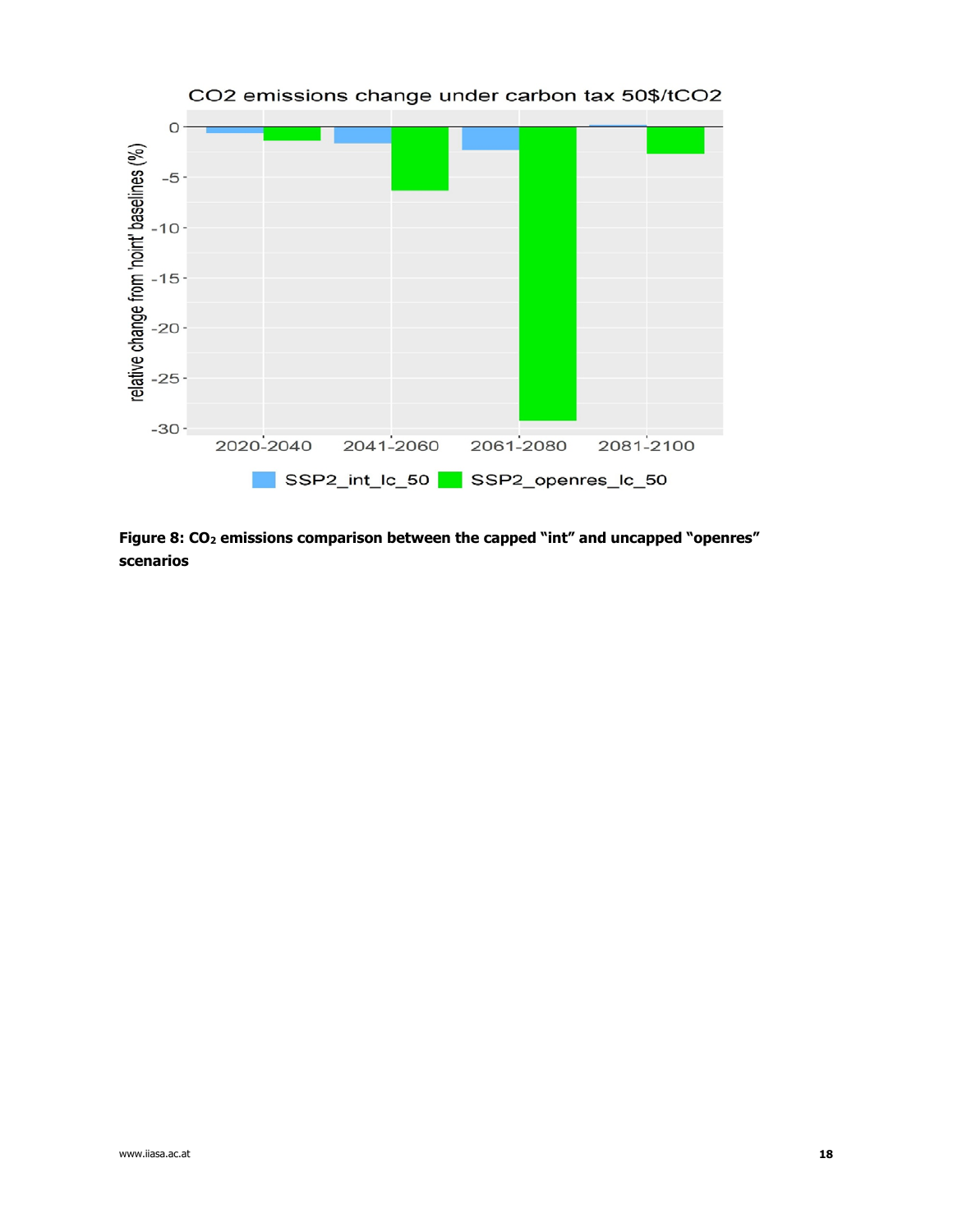# **5. Main Findings**

Several findings are observed from the above modeling results. First, we find a higher potential of electricity trade between the model regions than the currently planned UHV projects can offer. This implies that there is potential for new UHV transmission projects to be investigated. Second, renewable electricity trade by UHV transmission lines could facilitate higher production of renewable electricity. The more trade capacity is realized, the more renewable electricity is produced. Last, the renewable electricity trade could help the reduction of CO<sub>2</sub> emissions by boosting the worldwide consumption of renewable electricity consumption.

In summary, this study uses the well-established MESSAGEix-GLOBIOM model and explores the benefits of uncapped renewable electricity trade by UHV lines from a previous work done in the GEIDCO-IIASA-WMO 2019 Report. The findings reveal that the proposal of GEI, the integration of smart grids, UHV transmission and clean energy access, could to some extent contribute to meet the climate targets of Paris Agreements.